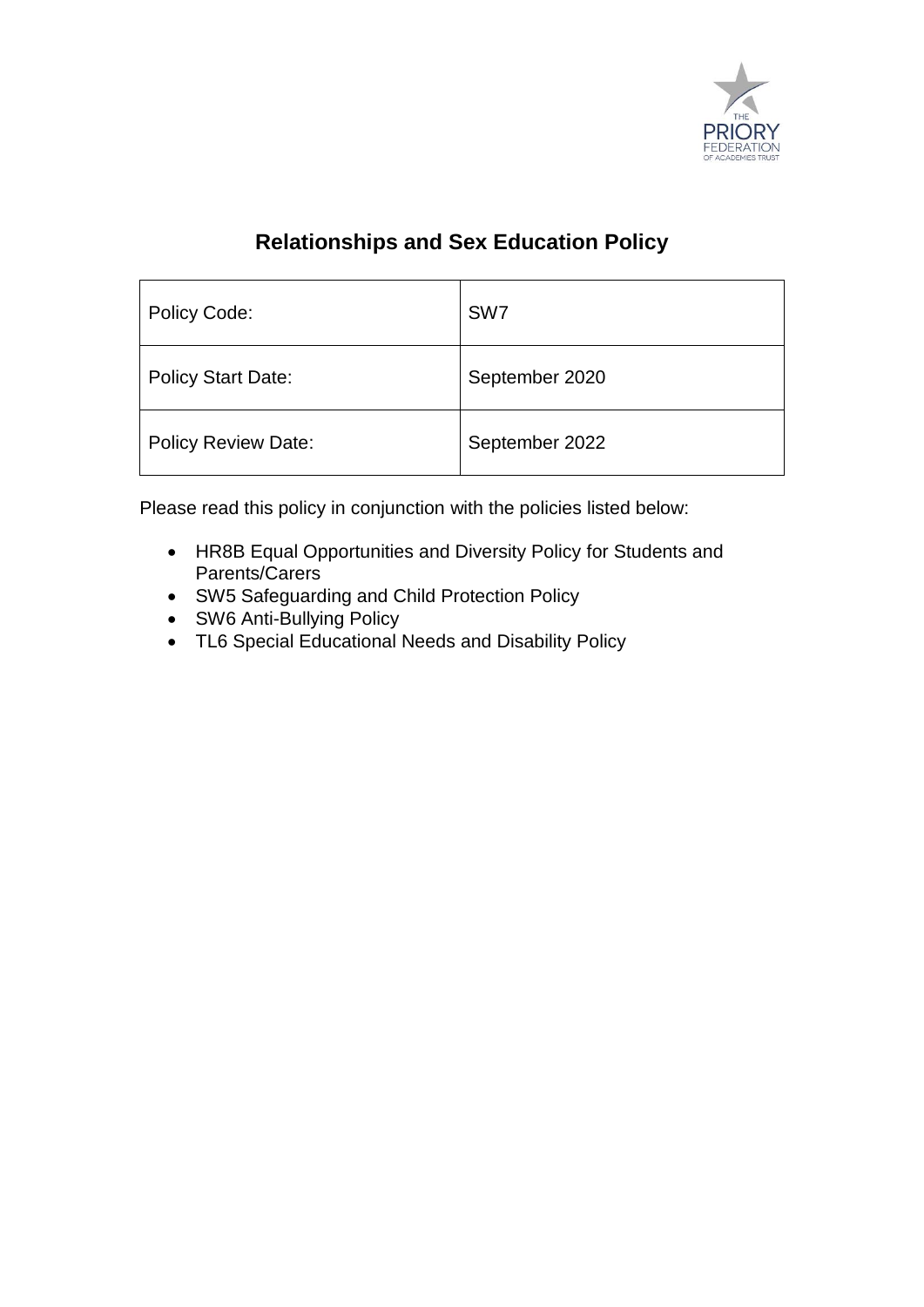| <b>Policy Document</b>                 | <b>Policy Status:</b> |           |
|----------------------------------------|-----------------------|-----------|
| <b>Relationships and Sex Education</b> | Approved              | PF<br>FFI |
| Policy                                 | Ref. SW7              | OF A      |
| <b>Student Welfare</b>                 | Page 1 of 11          |           |



- 1.1 The Priory Federation of Academies Trust (The Trust) believes that Relationships and Sex Education (RSE) should:
	- Be an integral part of the lifelong learning process, beginning in early childhood and continuing into adult life;
	- Be an entitlement for all young people;
	- Be set within a context that supports family commitment and love, respect and affection, knowledge and openness;
	- Encourage students and teachers to share and respect each other's views;
	- Generate an atmosphere where questions and discussion on sexual matters can take place without any stigma or embarrassment:
	- Recognise that parents/carers are the key people in teaching their children about sex, relationships and growing up, and that staff should work in partnership with parents/carers and students, consulting them about the content of programmes; and
	- Recognise the contribution made by health professionals, social workers, peer educators and other mentors or advisers.
- 1.2 Relationships and sex education is lifelong learning about physical, sexual, moral and emotional development. It applies to all young people in school, irrespective of their gender, ethnicity or ability. It is about understanding the importance of stable and loving relationships that define family life, whether through marriage, or civil or other partnerships. It is about respect, love and care. It involves acquiring information, forming positive beliefs, values and attitudes, and developing skills.
- 1.3 RSE is also about the teaching of sexual matters and sexual health. This does not mean any encouragement of sexual activity or adoption of a particular stance towards sexuality. The RSE curriculum is designed to enable students to make their own informed and appropriate choices as they become young adults, and to develop responsible attitudes to sexual activity and the development of their own stable, loving relationships.
- 1.4 References to the Trust or Academy within this policy specifically include all primary, secondary and special academies within the Trust, as well as the Early Years setting at the Priory Witham Academy, Priory Training, Lincolnshire Teaching School Alliance and Lincolnshire Teaching School Alliance SCITT.
- 1.5 This policy does not form part of any member of staff's contract of employment and it may be amended at any time.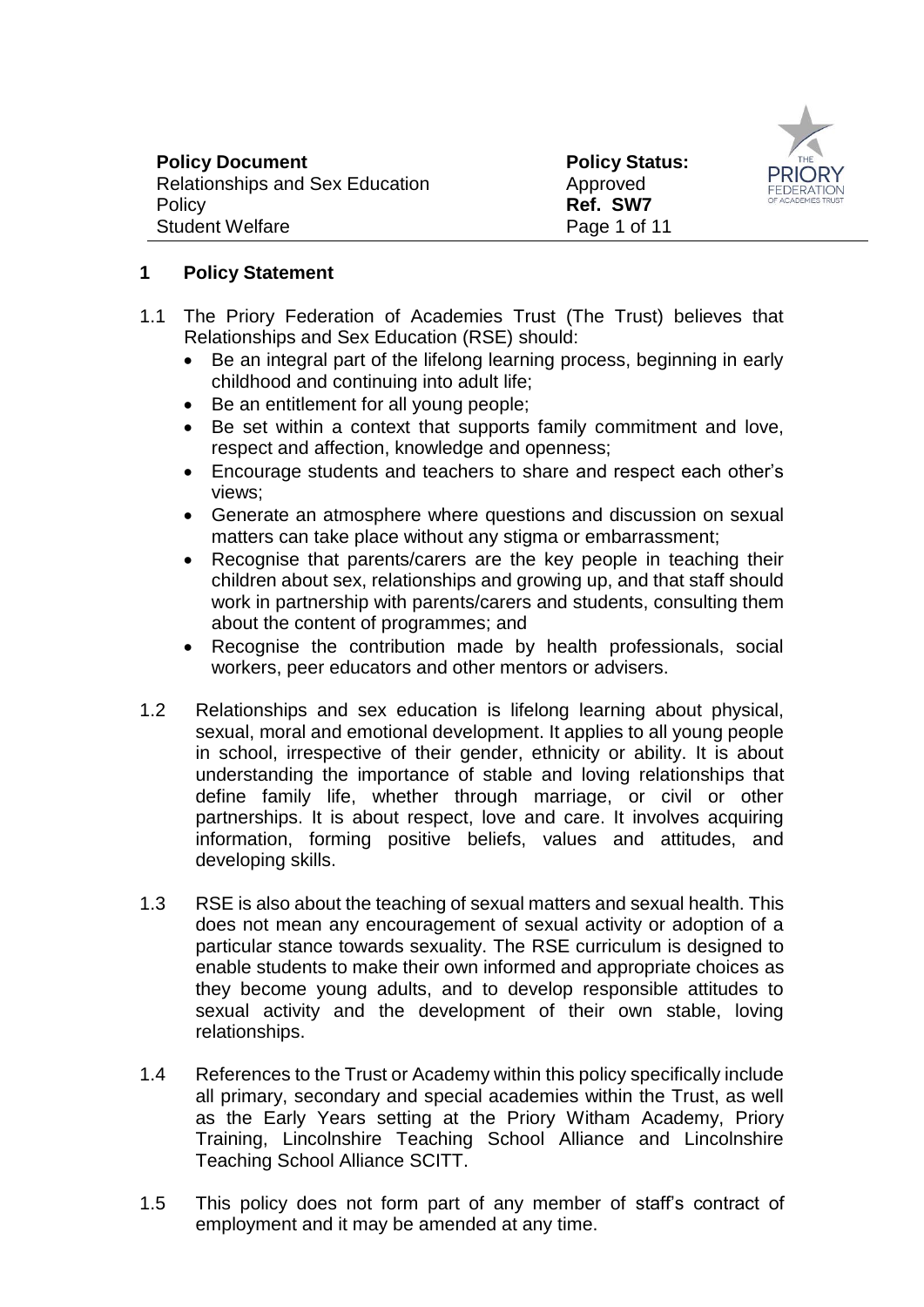| <b>Policy Document</b><br><b>Relationships and Sex Education</b> | <b>Policy Status:</b><br>Approved | <b>PRIOF</b><br><b>FEDERATI</b> |
|------------------------------------------------------------------|-----------------------------------|---------------------------------|
| Policy                                                           | Ref. SW7                          | OF ACADEMIES T                  |
| <b>Student Welfare</b>                                           | Page 2 of 11                      |                                 |

1.6 The Trust is committed to leading a mentally healthy organisation, which includes a commitment to and promotion of emotional wellbeing and mental health. Therefore, all Trust policies and procedures ensure this commitment is incorporated in order to support all staff and students. Members of staff are encouraged to speak to their line managers, and students are encouraged to speak to any member of staff, if they feel any part of this policy would affect their emotional wellbeing and mental health. Any such comments should be passed to the Trust's HR department (via [FederationHR@prioryacademies.co.uk\)](mailto:FederationHR@prioryacademies.co.uk) for appropriate consideration at the next available point in the policy review cycle.

#### **2 Roles, Responsibilities and Implementation**

- 2.1 The Education & Standard Committee has overall responsibility for the effective operation of this policy and for ensuring compliance with the relevant statutory framework. This committee delegates day-to-day responsibility for operating the policy and ensuring its maintenance and review to the Director of Welfare.
- 2.2 Leaders and Managers have a specific responsibility to ensure the fair application of this policy and ensuring RSE is provided effectively in each Academy. All employees are responsible for supporting colleagues and ensuring its success.
- 2.3 Teaching staff are consulted in respect of their training needs and training opportunities will considered on a regular basis.
- 2.4 Relevant teachers will have training and support to use training strategies for RSE. These include:
	- Establishing ground rules with their students.
	- Using distancing techniques.
	- Knowing how to deal with unexpected questions or comments from students.
	- Using discussion and flexible learning methods and appropriate materials.
	- Encouraging reflection.
- 2.5 Teachers will not:
	- Give personal advice or counselling on sexual matters (including contraception) to a student (either individually or within a group) if a parent/carer has withdrawn that student from sex education; or
	- Give personal contraceptive advice to students under 16 for whom sexual intercourse is illegal. In these cases individuals will be referred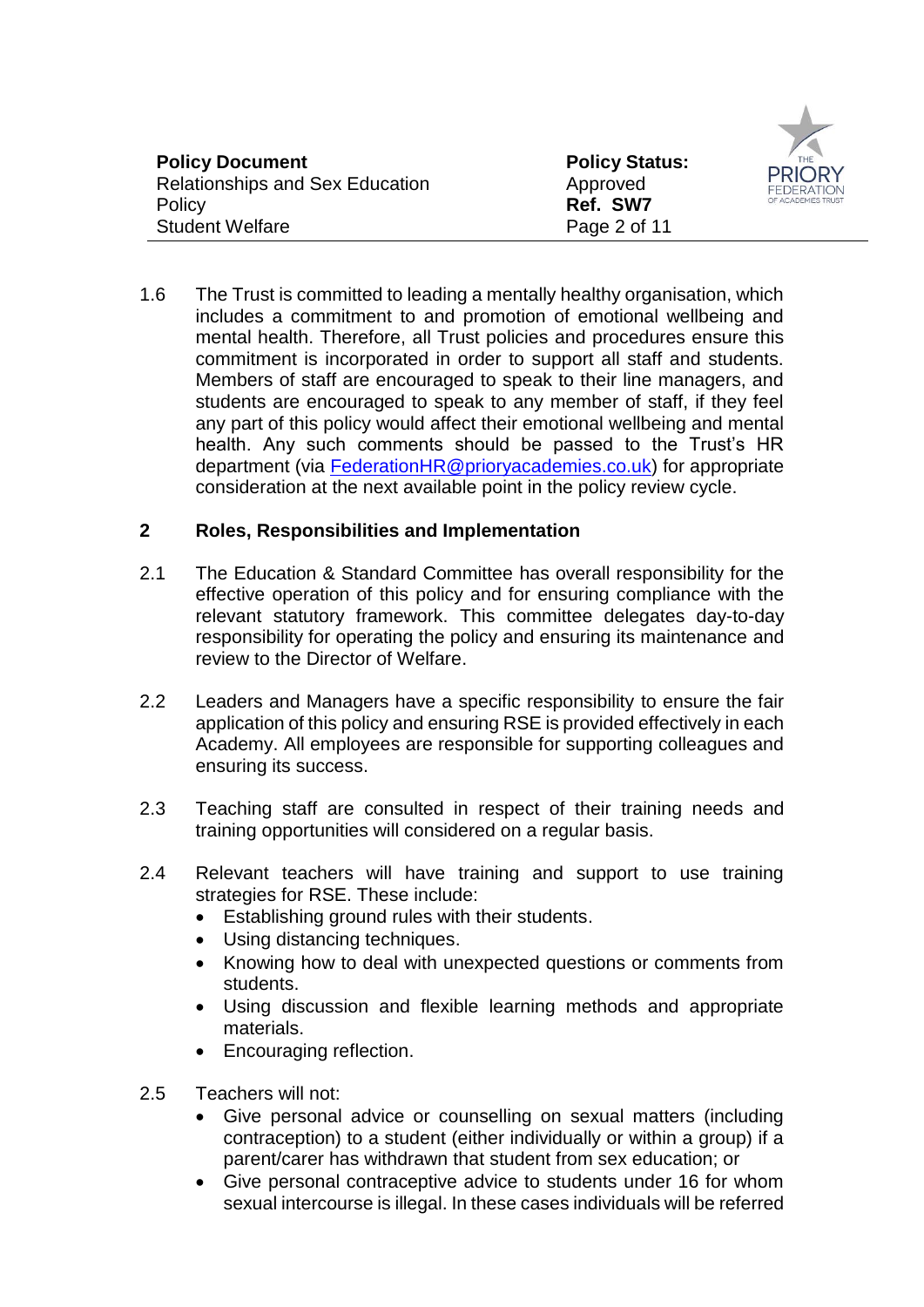

to the Academy's Designated Safeguarding Team for further guidance/support.

#### **3 Aims**

- 3.1 To ensure effective provision of RSE within each Academy which promotes the spiritual, moral, cultural, mental and physical development of all students and prepares them for the opportunities, responsibilities and experiences of later life.
- 3.2 To ensure all stakeholders have the opportunity for consultation on each Academy's RSE programme.
- 3.3 To create a positive culture of open discussion around issues of sexuality and relationships.
- 3.4 Help students develop feelings of self-respect, confidence and empathy.

#### **4 Definitions**

- 4.1 RSE is about the emotional, social and cultural development of students, and involves learning about relationships, sexual health, sexuality, healthy lifestyles, diversity and personal identity. It involves a combination of sharing information, and exploring issues and values. RSE is not about the promotion of sexual activity.
- 4.2 Relationships Education learning about the physical, social, legal and emotional aspects of human relationships including friendships, intimate, sexual and committed relationships and family life.
- 4.3 Sex Education learning about the physical, social, legal and emotional aspects of human sexuality and behaviour, including human reproduction. This includes conception and contraception, safer sex, sexually transmitted infections and sexual health.
- 4.3 Effective RSE should equip children and young people with the information, skills and values to have safe, fulfilling and enjoyable relationships and to take responsibility for their sexual health and wellbeing.

# **5 Statutory Requirements**

5.1 As a Multi-Academy Trust encompassing Primary, Secondary and Special Academies we must work to the statutory guidance from the Department for Education issued under Section 80A of the Education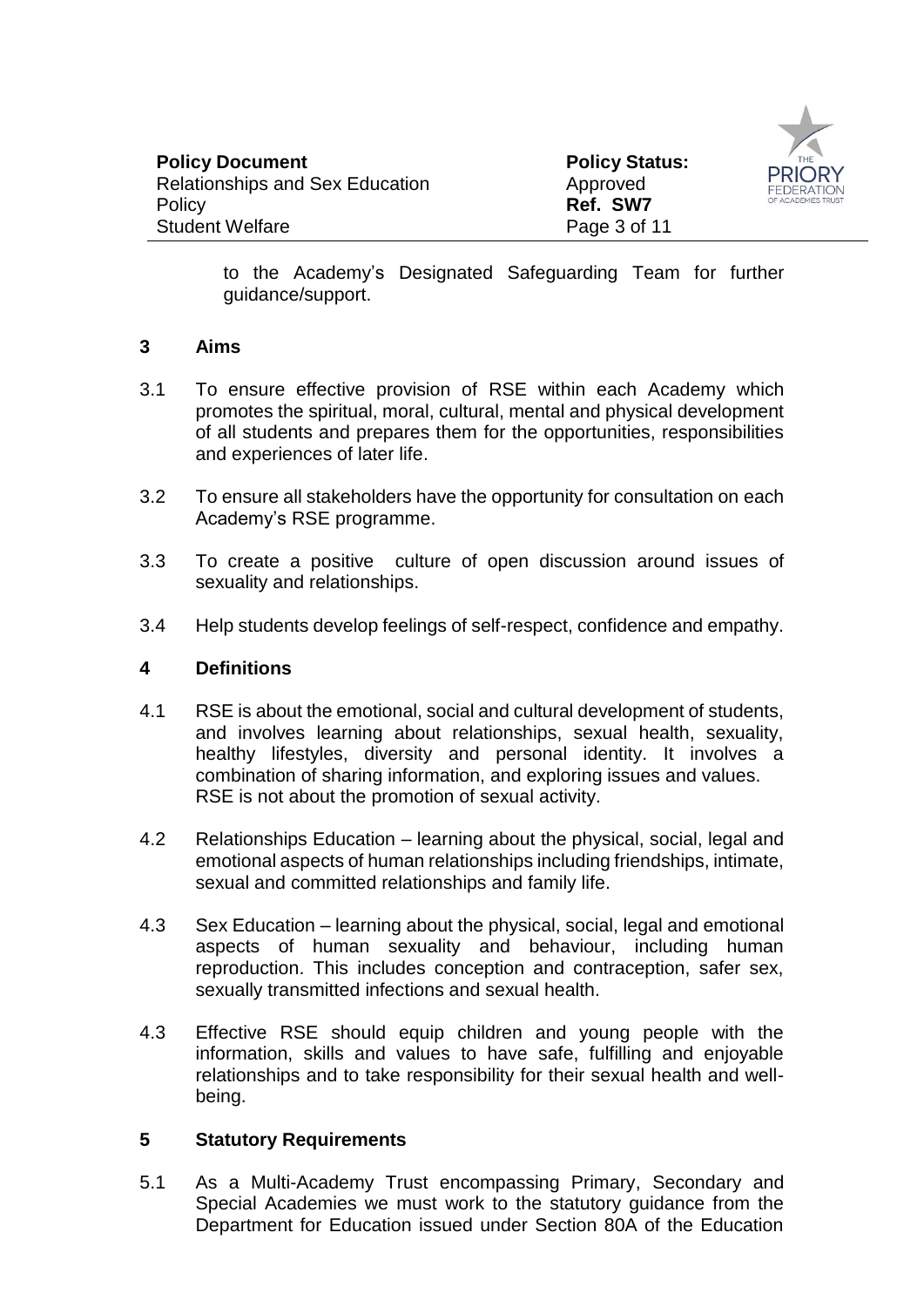| <b>Policy Document</b>                 | <b>Policy Status:</b> | P  |
|----------------------------------------|-----------------------|----|
| <b>Relationships and Sex Education</b> | Approved              |    |
| Policy                                 | Ref. SW7              | OF |
| <b>Student Welfare</b>                 | Page 4 of 11          |    |



Act 2002 and section 403 of the Education Act 1996. Relationships Education is compulsory for all primary age students, Sex and Relationship Education is compulsory for all secondary age students. Academies may choose to teach sex education to primary age students as part of their curriculum, but this will be after consultation with parents/carers. Health Education is is compulsory in all state-funded schools.

5.2 This policy has been developed in line with the DfE guidance *Relationships Education, Relationships and Sex Education (RSE) and Health Education (2019).* 

#### **6 Curriculum Development**

- 6.1 Each Academy will develop their curriculum in consultation with staff, students and parents/carers. The consultation process will involve the following steps:
	- 1. Review staff within the Trust pull together all relevant information including relevant national and local guidance in order to write the curriculum.
	- 2. Staff consultation all Academy staff are given the opportunity to look at the policy and make recommendations.
	- 3. Parent/carer/stakeholder consultation parents/carers and any interested parties are invited to make any recommendations or ask any questions about the policy and the curriculum.
	- 4. Student consultation students are given the opportunity to say what they want from their RSE curriculum.

# **7 Curriculum**

- 7.1 Each Academy will display their RSE curriculum on their website. You can also request a copy of the curriculum by contacting the Academy.
- 7.2 Each Academy will have a nominated individual who is responsible for the RSE curriculum and its delivery.
- 7.3 The curriculums are developed in consultation with parents/carers, students and staff, taking into account the age, needs and feelings of students. Each Academy will ensure that their teaching is sensitive and age appropriate in approach and content.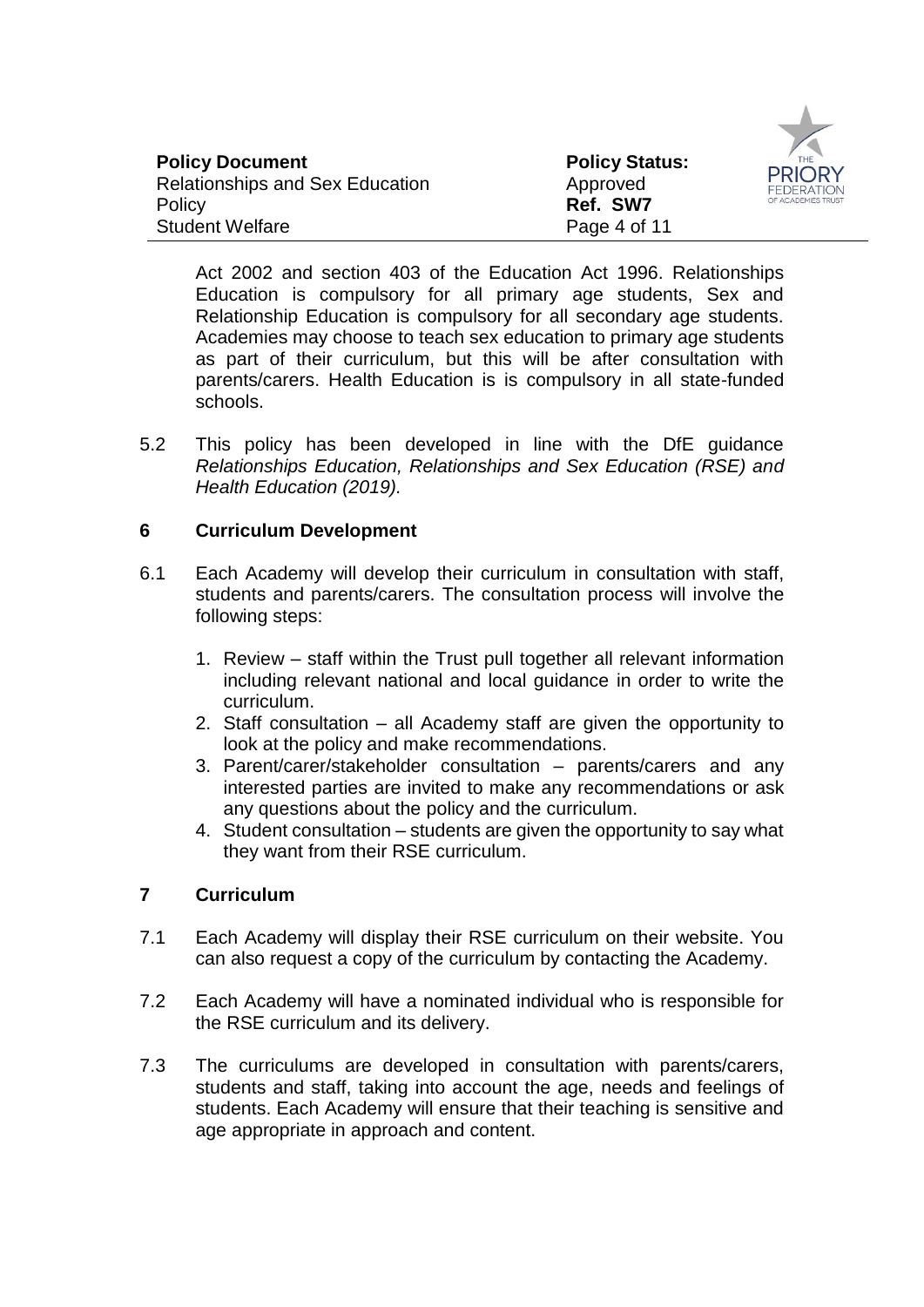| <b>Policy Document</b><br><b>Relationships and Sex Education</b><br>Approved<br>Ref. SW7<br>Policy<br><b>Student Welfare</b> | <b>Policy Status:</b><br><b>PRIORY</b><br><b>FEDERATION</b><br>OF ACADEMIES TRUST<br>Page 5 of 11 |
|------------------------------------------------------------------------------------------------------------------------------|---------------------------------------------------------------------------------------------------|
|------------------------------------------------------------------------------------------------------------------------------|---------------------------------------------------------------------------------------------------|

7.4 The topics covered in each Academy's curriculum are based upon the statutory guidance for RSE and they are as follows:

| Key stages 1 and 2                               |                                                                                                                                                                                                                                                                                                                       |
|--------------------------------------------------|-----------------------------------------------------------------------------------------------------------------------------------------------------------------------------------------------------------------------------------------------------------------------------------------------------------------------|
|                                                  |                                                                                                                                                                                                                                                                                                                       |
| Relationships<br>education                       | Families and people who care for me<br>$\bullet$<br>Caring friendships<br>$\bullet$<br>Respectful relationships<br>$\bullet$<br>Online relationships<br>$\bullet$                                                                                                                                                     |
| Physical<br>health<br>and<br>mental<br>wellbeing | Being safe<br>$\bullet$<br>Mental wellbeing<br>$\bullet$<br>Internate Safety and harms<br>$\bullet$<br>Physical health and fitness<br><b>Healthy Eating</b><br>$\bullet$<br>Drugs, alcohol and tobacco<br>Health and prevention<br>$\bullet$<br>Basic first aid<br>$\bullet$<br>Changing adolescent body<br>$\bullet$ |
| Key stages 3 and 4                               |                                                                                                                                                                                                                                                                                                                       |
| Physical<br>health<br>and<br>mental<br>wellbeing | Mental wellbeing<br>$\bullet$<br>Internate Safety and harms<br>$\bullet$<br>Physical health and fitness<br>$\bullet$<br><b>Healthy Eating</b><br>Drugs, alcohol and tobacco<br>$\bullet$<br>Health and prevention<br>$\bullet$<br>Basic first aid<br>$\bullet$<br>Changing adolescent body<br>$\bullet$               |
| Relationships and<br>sex education               | <b>Families</b><br>$\bullet$<br>Respectful<br>including<br>relationships,<br>$\bullet$<br>friendships<br>Online and media<br>$\bullet$<br>Being safe<br>Intimate<br>relationships,<br>and<br>sexual<br>including sexual health                                                                                        |

7.5 The National Curriculum sets out the following curriculum areas in Science relating to RSE:

(a) Key stage 1 **Ourselves** Growing plants (life cycles) Health and Growth Plants and animals in the local environment (life cycles) Variation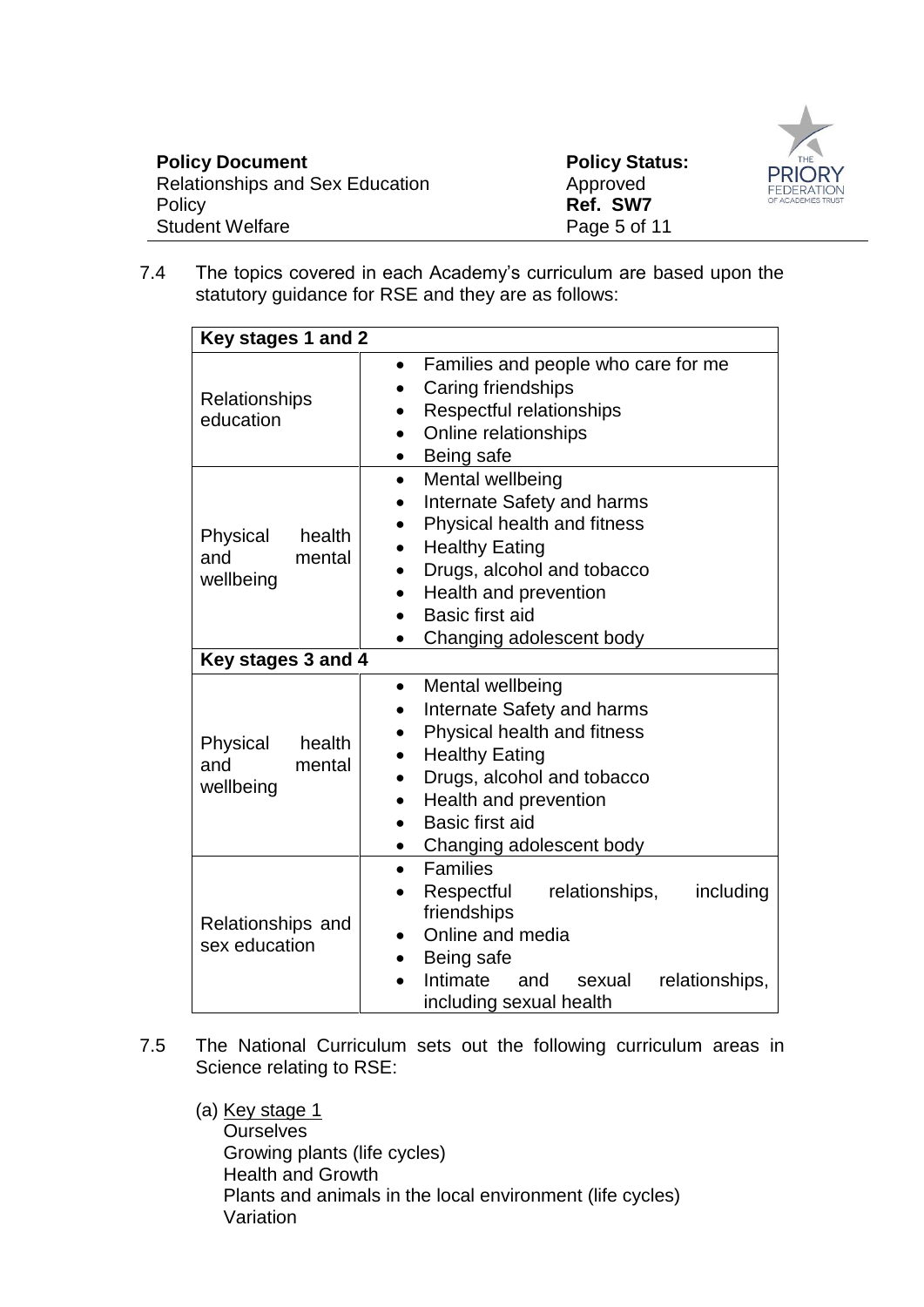

**Policy Status:**  Approved **Ref. SW7**

(b) Key Stage 2 Teeth and Eating Helping plants grow well Moving and Growing Habitats (life processes)

Keeping Healthy

Life Cycles

(c) Key stage 3

Fertilization in humans The physical and emotional changes during adolescence The human reproductive system including the menstrual cycle and fertilization Foetal development

(d) Key stage 4

The way in which hormonal control occurs, including the effects of sex hormones Some medical uses of hormones, including the control and promotion of fertility How sex is determined in humans

# **8 Approaches to teaching**

- 8.1 RSE will be delivered through each Academy's curriculum plan, and this will normally form part of the PSHE and Citizenship programme (sometimes referred to as the Personal Development Programme).
- 8.2 A variety of teaching and learning styles will be used to give students relevant information; to enable moral issues to be explored through discussion; and to acquire appropriate skills. It is natural for caring adults to want to protect children and young people from information, attitudes and lifestyles which they themselves find distasteful. However, it is important to recognise the power and confusion of informal learning from, for example, television, magazines, newspapers, gossip, jokes and the wider community. Teachers can do much to dispel myths, reduce fear and anxiety, clarify understanding and counteract prejudice.
- 8.3 Students will normally be taught in mixed ability and mixed gender groups but, if appropriate, some topics may be delivered to single sex groups. The teaching of RSE will be handled sensitively by the teacher and it will be a matter of common practice that:
	- Neither teacher nor student will be expected or required to answer a personal question;
	- No-one will be forced to take part in a discussion;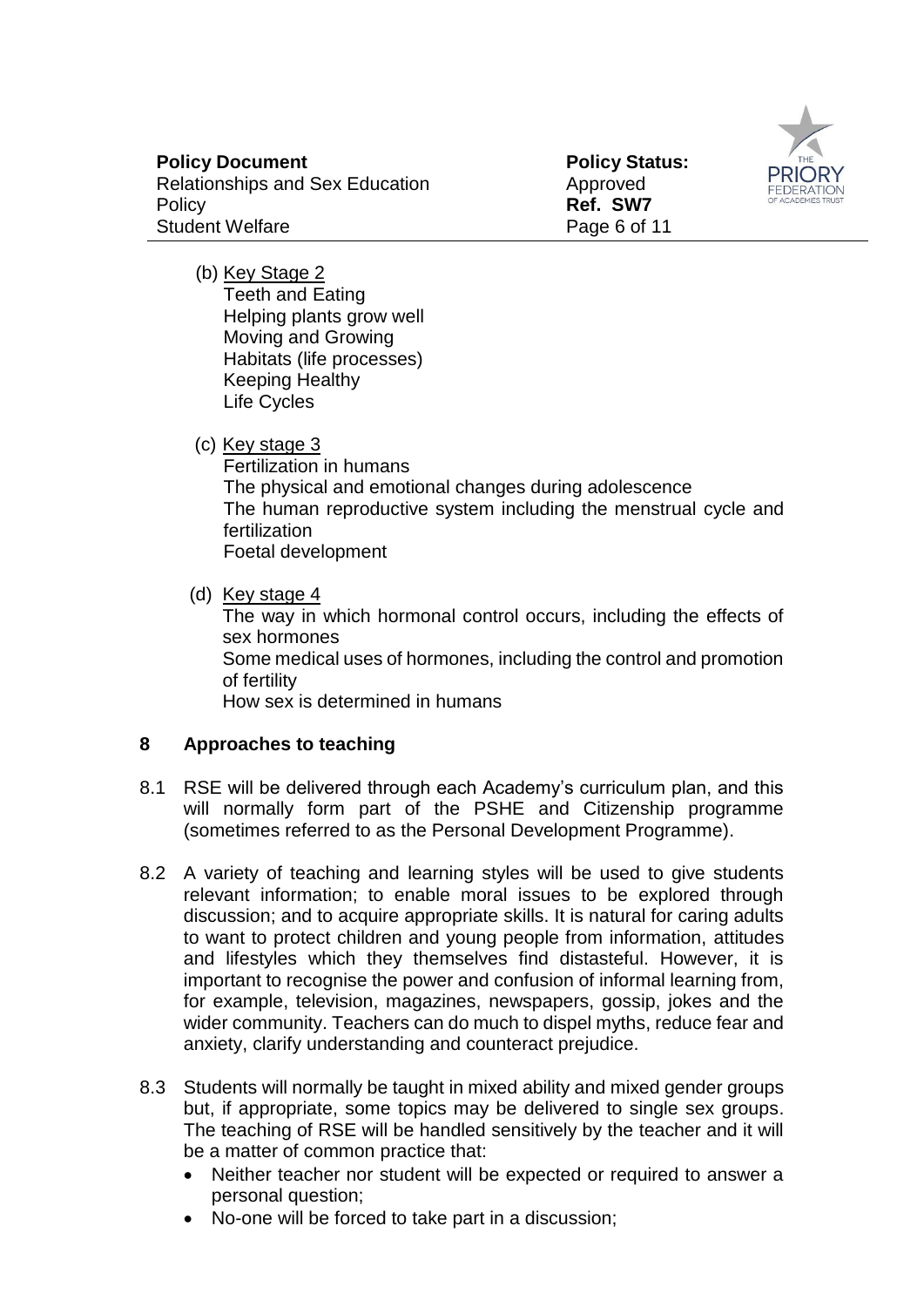



- Sensitivity will be shown towards those of particular faith backgrounds; and
- Nothing will be said that could be construed as embarrassing or offensive to other students.
- 8.4 Where appropriate, external speakers/organisations will be used to deliver aspects of the RSE curriculum.

#### **9 Teaching RSE to Children with Special Educational Needs and Disabilities (SEND)**

- 9.1 The Trust will teach RSE to all students, regardless of ability. The Trust recognises that some students with SEND may be more vulnerable in dealing with personal relationships. Teachers and Teaching Assistants will discuss a student's individual educational needs and to ensure that they can fully access the programme. The classroom teacher will ensure that any classroom visitor is made aware of any student's individual needs.
- 9.2 Some students with SEND will be more vulnerable to abuse and exploitation than their peers, and others may be confused about what is acceptable public behaviour. The Trust recognises that these students will need help to develop skills to reduce the risks of being abused and exploited, and to learn what sorts of behaviour are, and are not, acceptable.
- 9.3 Where necessary, staff will ensure that content is delivered at the appropriate cognitive level for the child.

#### **10 Assessment & Evaluation**

- 10.1 Teachers assess student's work in Relationships and Sex Education both by making informal judgments as they observe them during lessons and by doing formal assessments, which are measured against the specific learning objectives, set out in the programmes of study. Students understanding is assessed and evaluated at the end of modules.
- 10.2 The delivery of the RSE curriculum will be monitored through the Academy's quality assurance processes.
- 10.3 Students are actively involved in evaluating the quality and relevance of the sex and relationship education they have received through reflection, assessment and evaluation activities.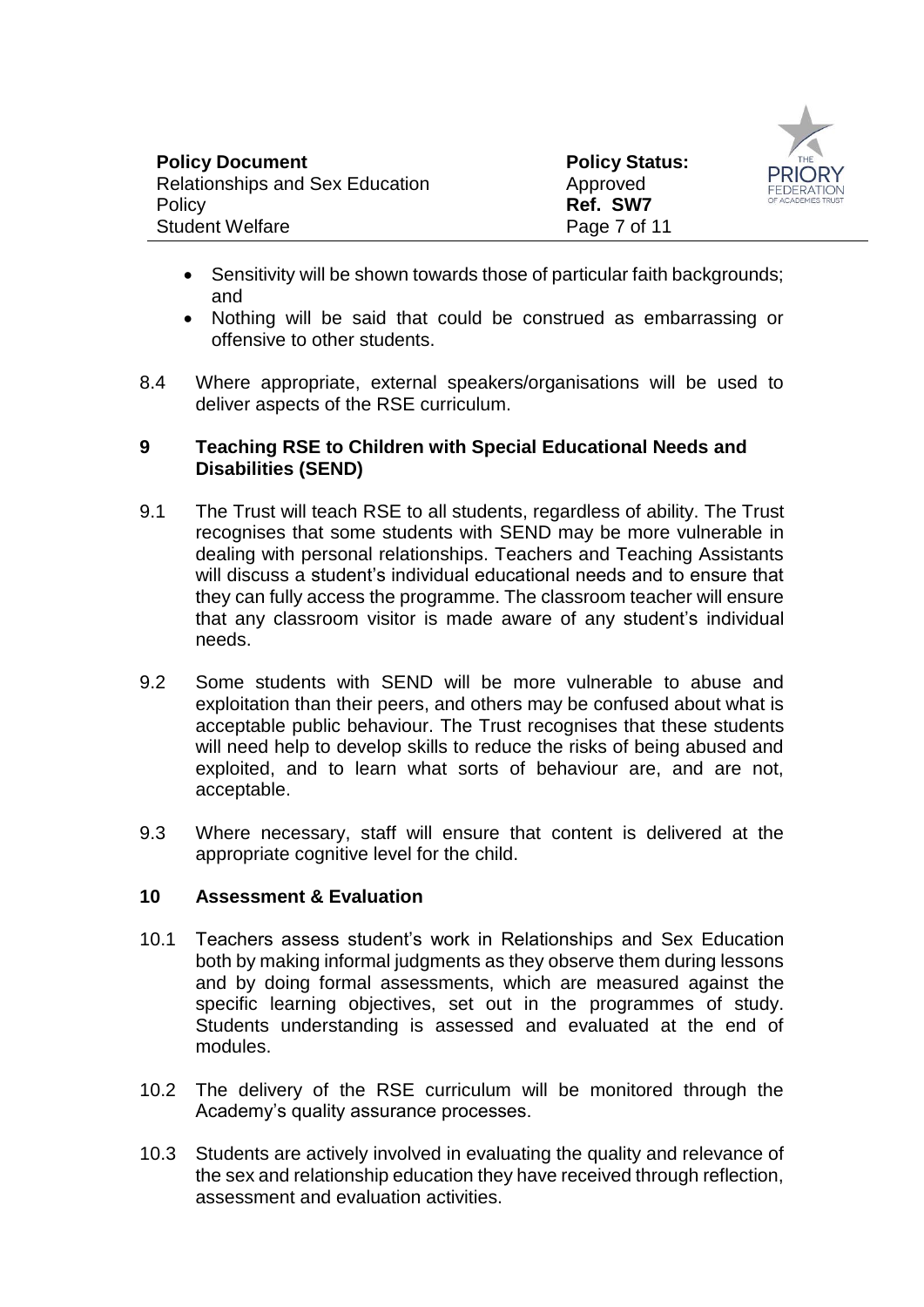

10.4 Staff, student and parents/carers review and feedback will be used in evaluating the effectiveness and appropriateness of the programme.

#### **11 Working with external agencies**

- 11.1 Where appropriate, academies may work with external agencies as this can enhance delivery of these subjects, bringing in specialist knowledge and different ways of engaging with young people.
- 11.2 Each Academy is responsible for ensuring that they check the visitor or visiting organisation's credentials and carry out the relevant safeguarding checks, as appropriate. The Academy is responsible for ensuring the visitor understands the Academy's safeguarding procedures and knows what to do in the event that they have a concern about a child, or a disclosure is made to them.
- 11.3 Each Academy must ensure that the content delivered by the visitor fits with their planned programme and their published curriculum. The Academy is also responsible for ensuring that the content being delivered is age-appropriate and accessible for the intended audience.

#### **12 Right to withdraw**

- 12.1 Parents/Carers have the right to request that their child be withdrawn from some or all of sex education delivered as part of statutory RSE.
- 12.2 Before granting any such request, the Headteacher (or nominated member of staff) will discuss the request with parents/carers and, as appropriate, with the child to ensure that their wishes are understood and to clarify the nature and purpose of the curriculum. The Headteacher will discuss the benefits of receiving this important education and any detrimental effects that withdrawal might have on the child. This could include any social and emotional effects of being excluded, as well as the likelihood of the child hearing their peers' version of what was said in the classes, rather than what was directly said by the teacher.
- 12.3 For secondary-aged children, once a discussion has taken place, except in exceptional circumstances, the school should respect the parents/carers' wish to withdraw the child, up to and until three terms before the child turns 16 (please see point 12.8 below). Headteachers will automatically grant a request to withdraw a child from any sex education delierved in primary schools (other than as part of the Science curriculum).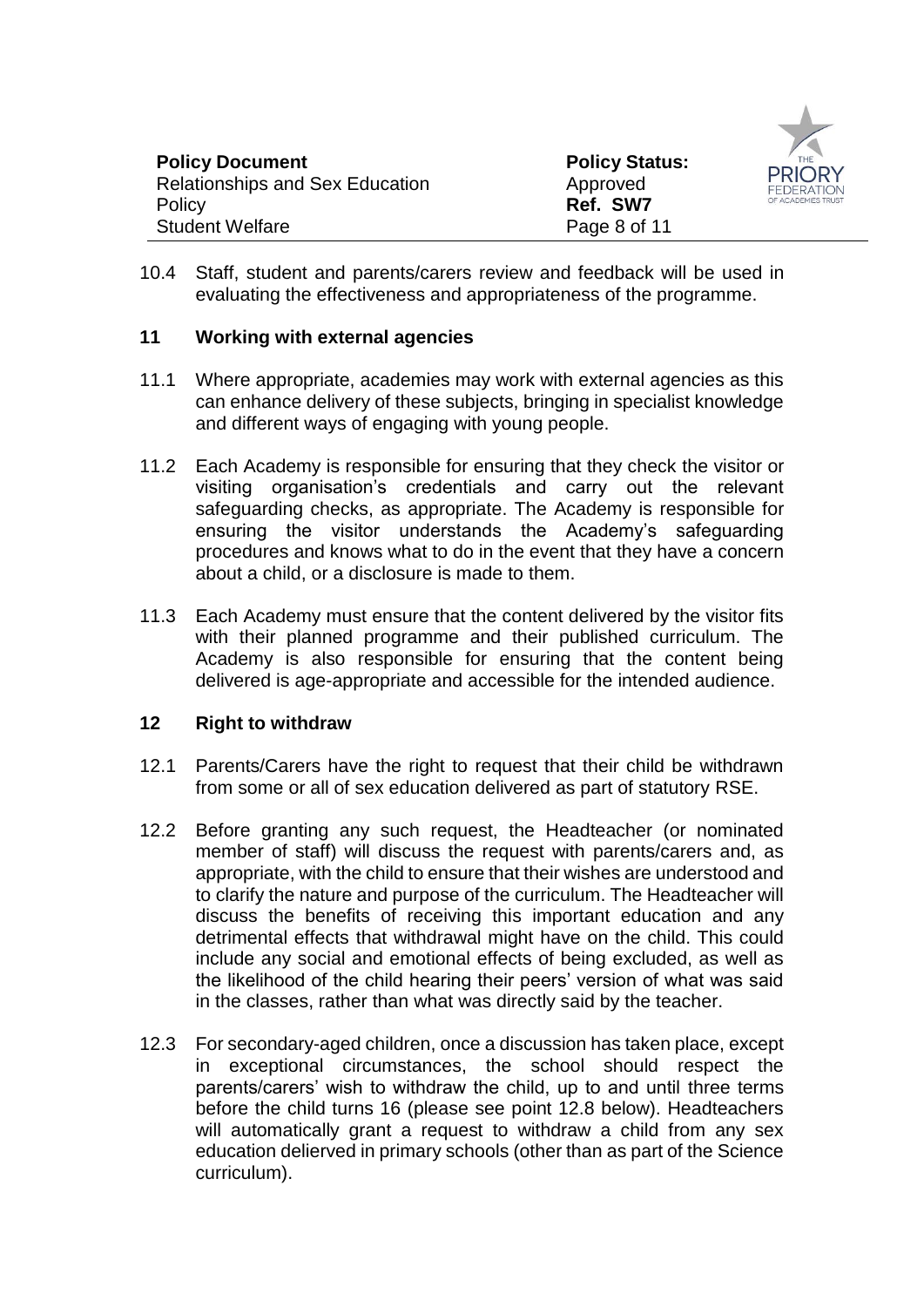

#### **Primary-aged children**

- 12.4 Parents/Carers do not have the right to withdraw their children from relationships education or health education.
- 12.5 Parents/Carers have the right to withdraw their children from some or all of sex education delivered as part of statutory RSE. Parents/Carers do not have the right to withdraw their children from any sex education which is covered in the Science curriculum.
- 12.6 Requests for withdrawal should be put in writing and addressed to the Headteacher. Appropriate alternative work will be given to students who are withdrawn from sex education.

#### **Secondary-aged children**

- 12.7 Parents/Carers do not have the right to withdraw their children from relationships education or health education.
- 12.8 Parents/Carers have the right to withdraw their children from some or all of sex education delivered as part of statutory RSE up to and until 3 terms before the child turns 16. After this point, if the child wishes to receive sex education rather than being withdrawn, the Academy will arrange this. Parents/carers do not have the right to withdraw their children from any sex education which is covered in the Science curriculum.
- 12.9 Requests for withdrawal should be put in writing and addressed to the Headteacher. Appropriate alternative work will be given to students who are withdrawn from sex education.

#### **13 Child Protection**

13.1 Effective RSE could lead to disclosure of a child protection issue. If a student indicates that he/she is being, has been or is at risk of being abused, teachers will respond by dealing with it as a matter of child protection. This will be dealt with by the Academy's Designated Safeguarding Team. Please see SW5 Safeguarding and Child Protection Policy for further information.

#### **14 Equal Opportunities**

14.1 The Trust is required to comply with the relevant requirements of *The Equality Act 2010*.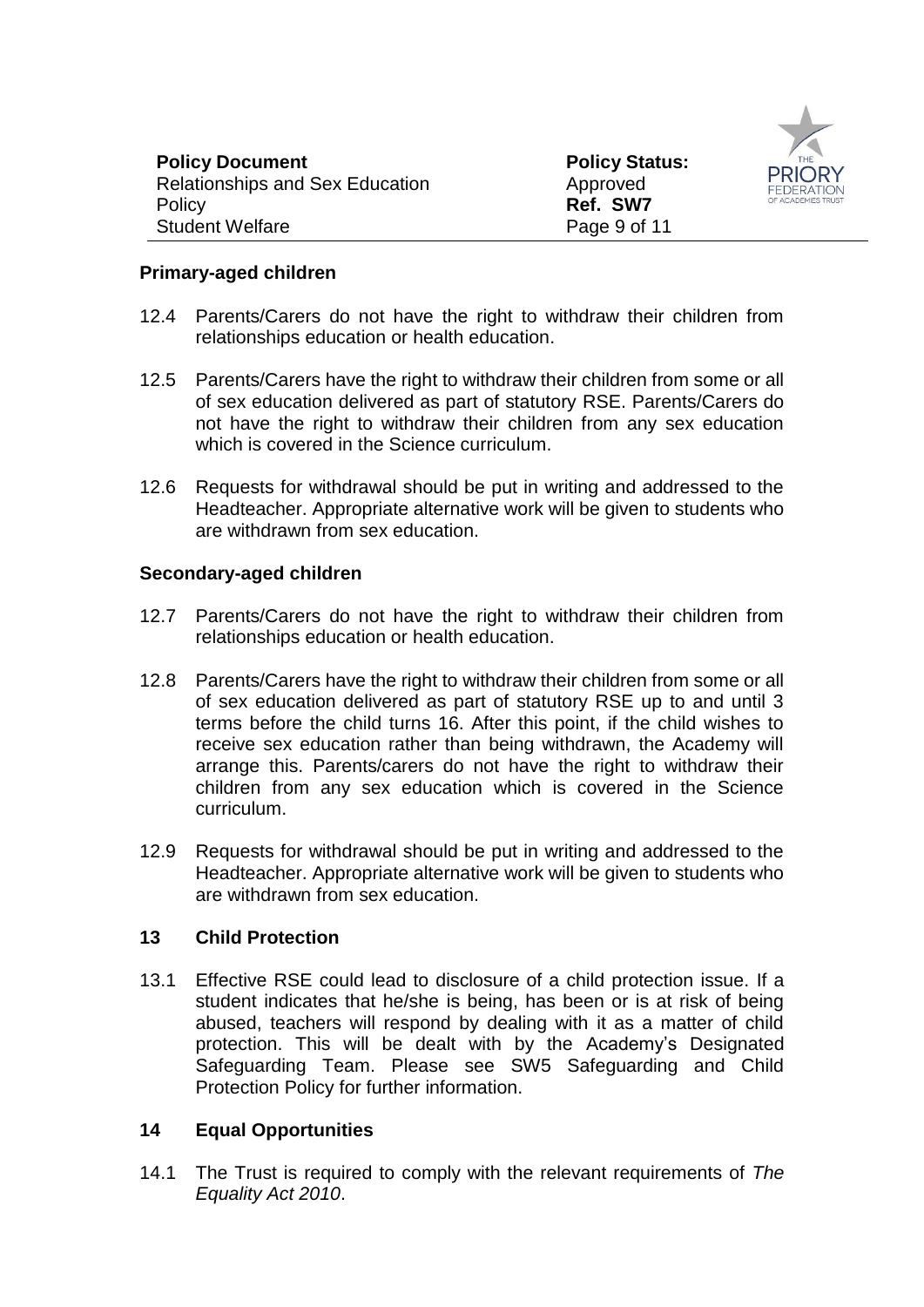

- 14.2 The Trust aims to ensure that the RSE programme is accessible and relevant to all students and takes into consideration specific needs in relation to learning style and to race, religion and gender issues.
- 14.3 The Trust is committed to ensuring that no pupil is discriminated against because of their age, sex, race, disability, religion or belief, gender reassignment, pregnancy or maternity, marriage or civil partnership, or sexual orientation.
- 14.2 Parents/carers who have concerns in relation to how the programme is delivered should discuss these with staff in the relevant Academy so that the issues can be resolved. Resources used will be checked for racial or gender stereotyping, which will be avoided.

#### **15 Policy Change**

15.1 This policy may only be amended or withdrawn by the Priory Federation of Academies Trust.